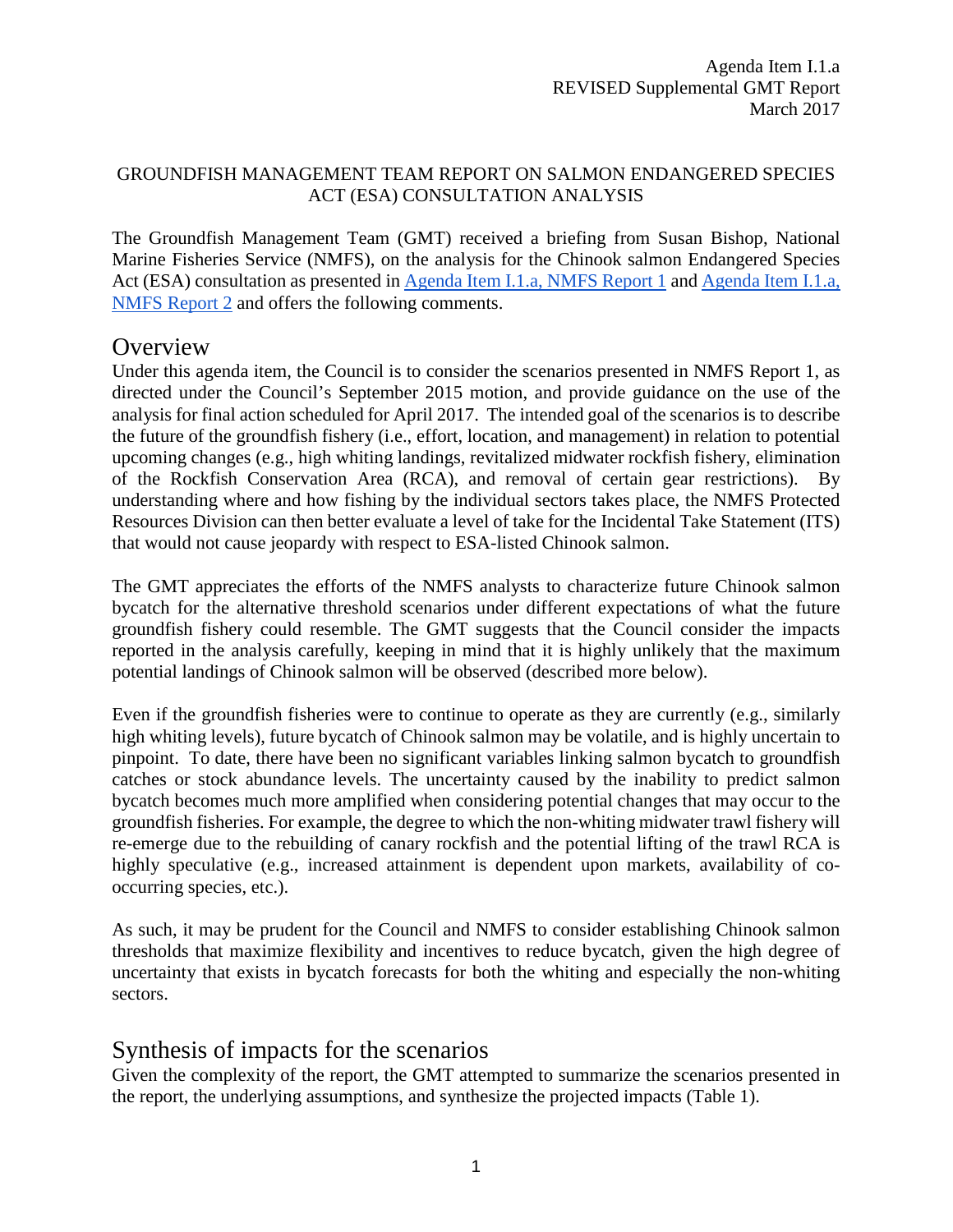**Table 1. Potential Chinook salmon bycatches by alternative scenarios for alternative minimum, mean, and maximum levels of bycatch rates (x axis) and landings (y axis). Ranges of both were provided to bracket uncertainty.**

| Scenario | <b>Assumptions</b>                                                                                                                                                                                          | <b>Sector</b>                                          | <b>Projected Catch</b> | stimate Level of Projected Chinook Bycate |        |        |
|----------|-------------------------------------------------------------------------------------------------------------------------------------------------------------------------------------------------------------|--------------------------------------------------------|------------------------|-------------------------------------------|--------|--------|
|          |                                                                                                                                                                                                             |                                                        |                        | Min                                       | Mean   | Max    |
| 1A       | Recent Conditions Continue; similar geographic footprint, similar<br>bycatch rates, more substantial tribal fishery                                                                                         | At-Sea and Shorebased Whiting                          | Min                    | 2,382                                     | 4.760  | 7,736  |
|          |                                                                                                                                                                                                             |                                                        | Mean                   | 3,485                                     | 6.989  | 11,354 |
|          |                                                                                                                                                                                                             |                                                        | Max                    | 4,374                                     | 8,861  | 14,386 |
| 1B       | Geographic footprint is expanded S. of 42 N. Lat. 10% of the at-sea<br>catch is caught S. of 42 N. Lat, based on the recent five year average                                                               | At-Sea and Shorebased Whiting                          | Mean                   | 3,404                                     | 8,145  | 12,486 |
| 2A       | Similar conditions to most recent three-years including the geographic                                                                                                                                      |                                                        | Min                    | 336                                       | 1,009  | 1,777  |
|          | footprint, range of groundfish catch, and Chinook bycatch rates.<br>Serves as a baseline reflecting expectations for increased effort on<br>the shelf given higher ACLs for canary, widow, and darkblotched | Non-Whiting (Bottom Trawl, Midwater<br>Rockfish Trawl) | Mean                   | 454                                       | 1,396  | 2,442  |
|          |                                                                                                                                                                                                             |                                                        | Max                    | 570                                       | 1,770  | 3,083  |
| 2B(1)    | Landings based on pre-RCA, pre-OFS (1995-1999); Bycatch rates<br>based on 2012-2015 bottom trawl and 2014-2015 non-whiting<br>midwater trawl                                                                | Non-Whiting (Bottom Trawl, Midwater<br>Rockfish Trawl) | Min                    | 387                                       | 1,212  | 2,178  |
|          |                                                                                                                                                                                                             |                                                        | Mean                   | 634                                       | 1.942  | 3,444  |
|          |                                                                                                                                                                                                             |                                                        | Max                    | 841                                       | 2,551  | 4,499  |
| 2B(2)    | Landings based on pre-RCA, pre- OFS (1995-1999); Bycatch rates<br>based on EDCP data                                                                                                                        | Non-Whiting (Bottom Trawl, Midwater<br>Rockfish Trawl) | Min                    | 2,989                                     | 19,113 | 35,372 |
|          |                                                                                                                                                                                                             |                                                        | Mean                   | 3,766                                     | 25,297 | 47,012 |
|          |                                                                                                                                                                                                             |                                                        | Max                    | 4.483                                     | 30,665 | 57,073 |
| 3A       | Reserve: Chinook bycatch threshold of 11,000 for whiting; Chinook<br>bycatch threshold of 4,500 for non-whiting, reserve of 5,500 Chinook                                                                   | Whiting and non-whiting                                |                        |                                           |        |        |
| 3B       | 20,000 Chinook threshold for whiting and non-whiting sectors<br>combined                                                                                                                                    | Whiting and non-whiting                                |                        |                                           |        |        |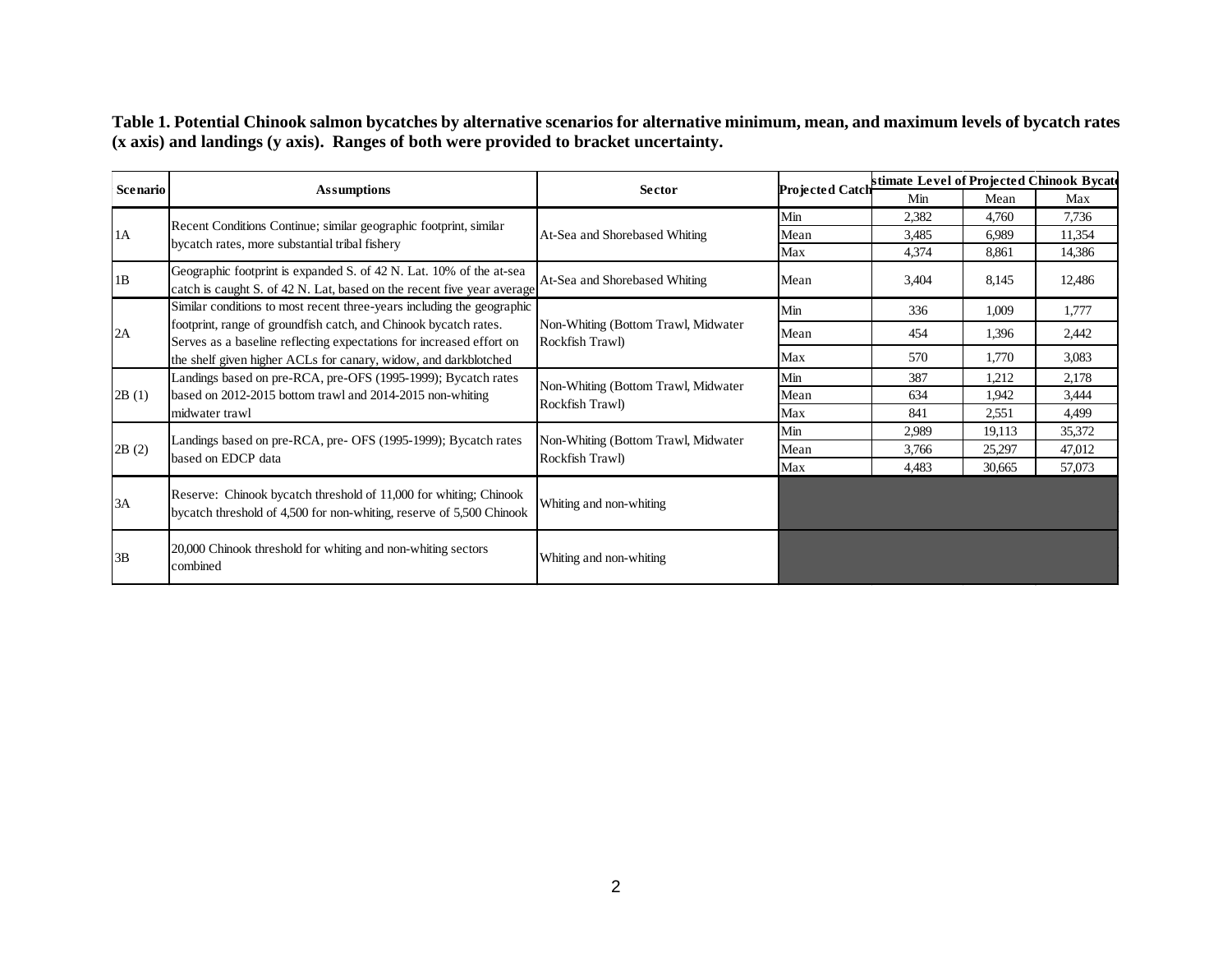## Overview of Scenario Results

Table 1 shows a range of estimated Chinook bycatch levels under each scenario discussed in the analysis. These ranges can vary greatly depending on the scenario, bycatch rate, and landings. Below, the GMT provides a synopsis of what we believe is the most likely scenario for the whiting and non-whiting sectors, as well as the underlying uncertainties within each of those scenarios as they relate to the variability in the projected Chinook salmon bycatch levels.

### **Whiting**

#### **Scenario 1A**

For the at-sea and shorebased whiting sectors, it is the GMT's general conclusion that Chinook salmon bycatch will remain similar to that in recent years under current conditions. In that case, annual bycatch will typically be less than the current and proposed 11,000 fish threshold; however, periodic spikes and overages should be expected, as has occurred in the past. Based on previous analysis, these periodic overages are not a function of the whiting allocation, but rather appear to be due to random occurrence (i.e., "lightning strikes"), and can accumulate rapidly over a few hauls (with a lack of time to respond) as shown for the at-sea sector in [Agenda Item F.7.a, WDFW](http://www.pcouncil.org/wp-content/uploads/2016/08/F7a_WDFW_Report_SEPT2016BB.pdf)  [Supplemental Report 2, September 2016.](http://www.pcouncil.org/wp-content/uploads/2016/08/F7a_WDFW_Report_SEPT2016BB.pdf) **Overall, the GMT believes that catches of Chinook salmon in the whiting sectors would likely be below 11,000 fish under "average" conditions (i.e., attainments and bycatch rates) with overages happening infrequently.** 

#### **Scenario 1B- Resumption of at-sea processing south of 42° N. lat.**

As a reminder, since 1992 at-sea processing has been prohibited south of 42° N. lat. (the Oregon/California border) as part of a suite of measures to limit impacts to salmon. Historically, there had been higher salmon bycatch rates in this area and bycatch accumulated more quickly than in other areas of the coast. Specifically, the NMFS report [\(Agenda Item I.1.a. NMFS Report](http://www.pcouncil.org/wp-content/uploads/2017/02/I1a_NMFS_Rpt1_Alts_for_Salmon_Bycatch_Mgmt_inthe_Pacific_Coast_Groundfish_Fisheries_final_Mar2017BB.pdf)  [1\)](http://www.pcouncil.org/wp-content/uploads/2017/02/I1a_NMFS_Rpt1_Alts_for_Salmon_Bycatch_Mgmt_inthe_Pacific_Coast_Groundfish_Fisheries_final_Mar2017BB.pdf) states that in 1992, 50 percent of the Chinook bycatch in the at-sea whiting fishery occurred in eight hauls between 43° N lat and 40° 30' N lat. (Eureka subarea for groundfish). For a salmon reference, the Klamath Management Zone (KMZ) extends from the Humboldt south jetty (40° 45' 53" N. lat.) to the Oregon/California border.

There may be equity issues between the salmon and groundfish fisheries that the Council may wish to consider in expanding the whiting fishery, affecting the choice of scenario in April. For instance, there was a limited directed commercial salmon fishery in the KMZ, with a harvest cap of only 1,000 fish permitted in 2016. At the time of the at-sea processing restriction, the bycatch in the Eureka subarea was approximately 4,800 Chinook salmon.<sup>[1](#page-2-0)</sup> Bycatch taken in the groundfish fishery therefore may be greater than that of the directed salmon fisheries in the area. In addition, there is limited genetic data off the coast of California, as such, impacts to listed salmon stocks south of 42° N lat. may not be fully captured.

The GMT notes that 1992 fishery was vastly different than the one operating today. While the analytical document states that there were differences in the depths that the sectors were able to fish, there have been additional management changes that would affect bycatch and fishing behavior. There were no sector-specific allocations or set asides, leading to a race to fish; there

<span id="page-2-0"></span> $\overline{a}$ <sup>1</sup> <https://www.gpo.gov/fdsys/pkg/FR-1992-04-22/pdf/FR-1992-04-22.pdf>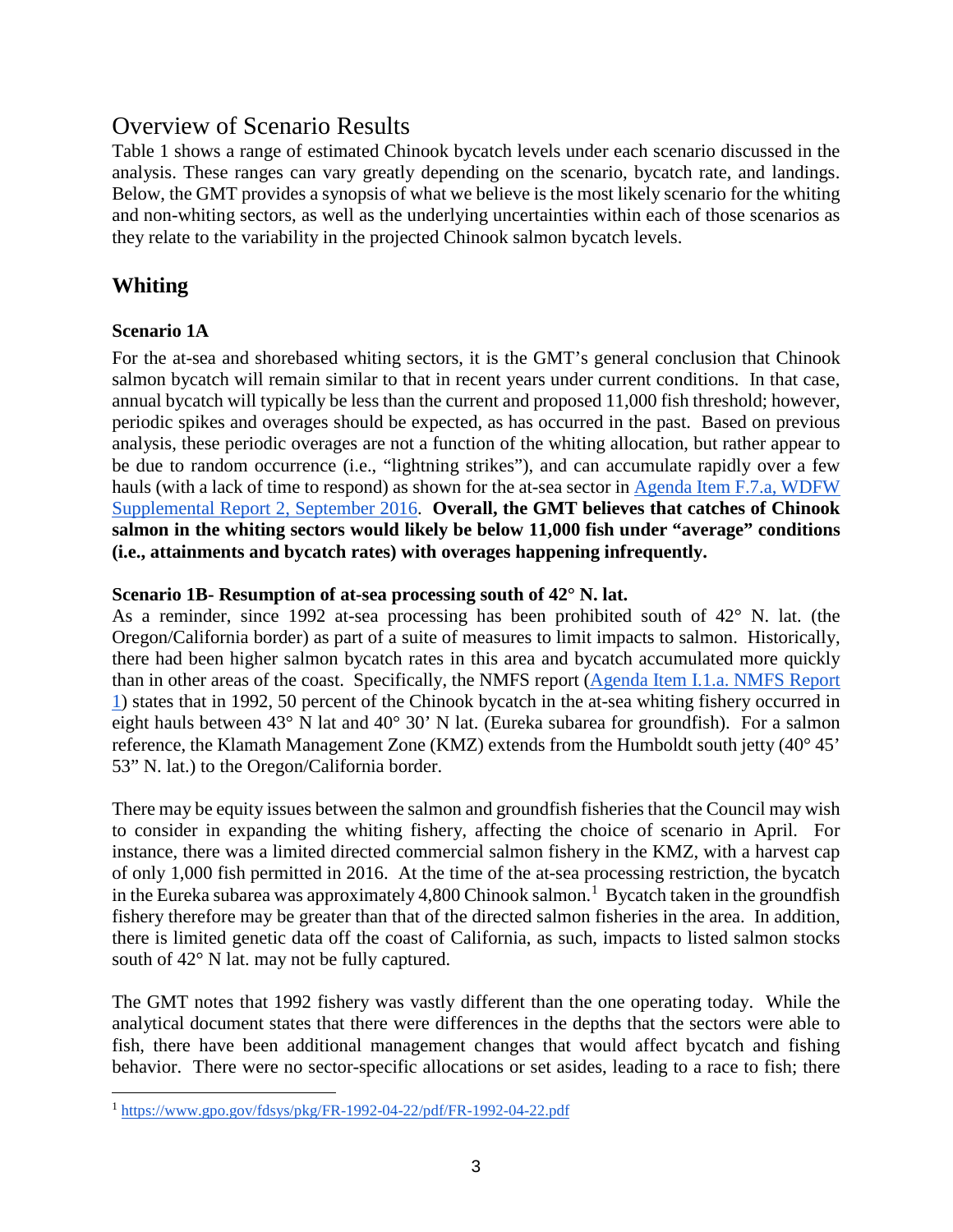was no co-op style management (e.g. Chinook bycatch thresholds within the mothership co-op agreements<sup>[2](#page-3-0)</sup>) or individual accountability from the trawl rationalization program, and there were more vessels participating. Concentrations of constraining overfished species may be higher in the northern area, leading vessels to move south. Therefore, if the Council chooses Scenario 1B in April, it may be prudent to consider incorporating area-specific management measures in the analysis while keeping in mind that the fleet is significantly different in their operations and management than in 1992.

### **Non-Whiting**

 $\overline{a}$ 

For non-whiting sectors, it is the GMT's general conclusion that a 1,000 Chinook salmon threshold would not accommodate bycatch given the likely re-emergence of the mid-water rockfish fisheries, due to the rebuilding of canary rockfish, and the potential removal of the RCA. However, even with that fishery expansion, the GMT does not expect bycatches of Chinook salmon to be in the tens of thousands as shown in the NMFS scenario 2B-2 option, or the 2002-2003 West Coast Groundfish Observer Program (WCGOP) estimates (14,000 and 16,000, respectively), for the same reasons as stated by NMFS (e.g., fleet consolidation, greater focus on bycatch reduction, inseason information on catches, etc.). In addition, the WCGOP estimates in 2002 and 2003 had observer coverage rates of only 15 and 14 percent of groundfish landings, respectively. The GMT has learned from WCGOP that there were several high bycatch tows in that data. Therefore, the GMT believes that due to the low observer coverage, this could, and probably did result in the overall estimate being high. $3$  The degree of change to the fishery and bycatch levels would have to be considerable to go from current bycatch levels (i.e., less than 1,000 per year since 2006) to the upper threshold of 9,000. In summary, the GMT agrees with the NMFS conclusion that 1,000 would be an underestimate for non-whiting and that 9,000 fish would likely be the upper extent.

**The only resolute conclusion that the GMT is able to make at this time is that non-whiting bycatches of Chinook salmon are likely to be between 1,000 and 9,000.** Although NMFS provided projections that ranged from 387 to 4,449 fish for scenario 2B-1 (i.e., no RCA, no overfished species), these projections are uncertain, since they are based on recent bycatch rate data that may not be reflective of future fishing activities. For bottom trawl, the analysts used bycatch rates based in part on selective flatfish trawls (SFFT), which were designed to reduce bycatch of rockfish, but may have also been effective in reducing bycatch of stronger-swimming salmon. Therefore, the GMT recommends a bycatch rate comparison between SFFT and hooded bottom trawls to evaluate potential bias, which can be done using pre- and post- 2005 WCGOP observer hauls<sup>[4](#page-3-2)</sup> (the year of SFFT adoption). If there is a difference, then SFFT bycatch rates should be replaced with those of hooded nets.

In addition, non-whiting projections should include non-trawl landings in order to assess the full scope of the fishery. While bycatch is typically minor (i.e.,  $< 100$  per year prior to 2013), 429 Chinook salmon were landed in the non-trawl sector in 2013.

<span id="page-3-0"></span><sup>&</sup>lt;sup>2</sup> [http://www.pcouncil.org/wp-content/uploads/2016/06/IR7\\_CoopRep\\_MS\\_2015\\_WMC\\_JUN2016BB.pdf](http://www.pcouncil.org/wp-content/uploads/2016/06/IR7_CoopRep_MS_2015_WMC_JUN2016BB.pdf)

<span id="page-3-1"></span><sup>3</sup> [https://www.nwfsc.noaa.gov/research/divisions/fram/observation/data\\_products/sector\\_products.cfm](https://www.nwfsc.noaa.gov/research/divisions/fram/observation/data_products/sector_products.cfm)

<span id="page-3-2"></span><sup>&</sup>lt;sup>4</sup> Pre-2005 will need to be filtered to remove vessels using SFFT under the EFP.